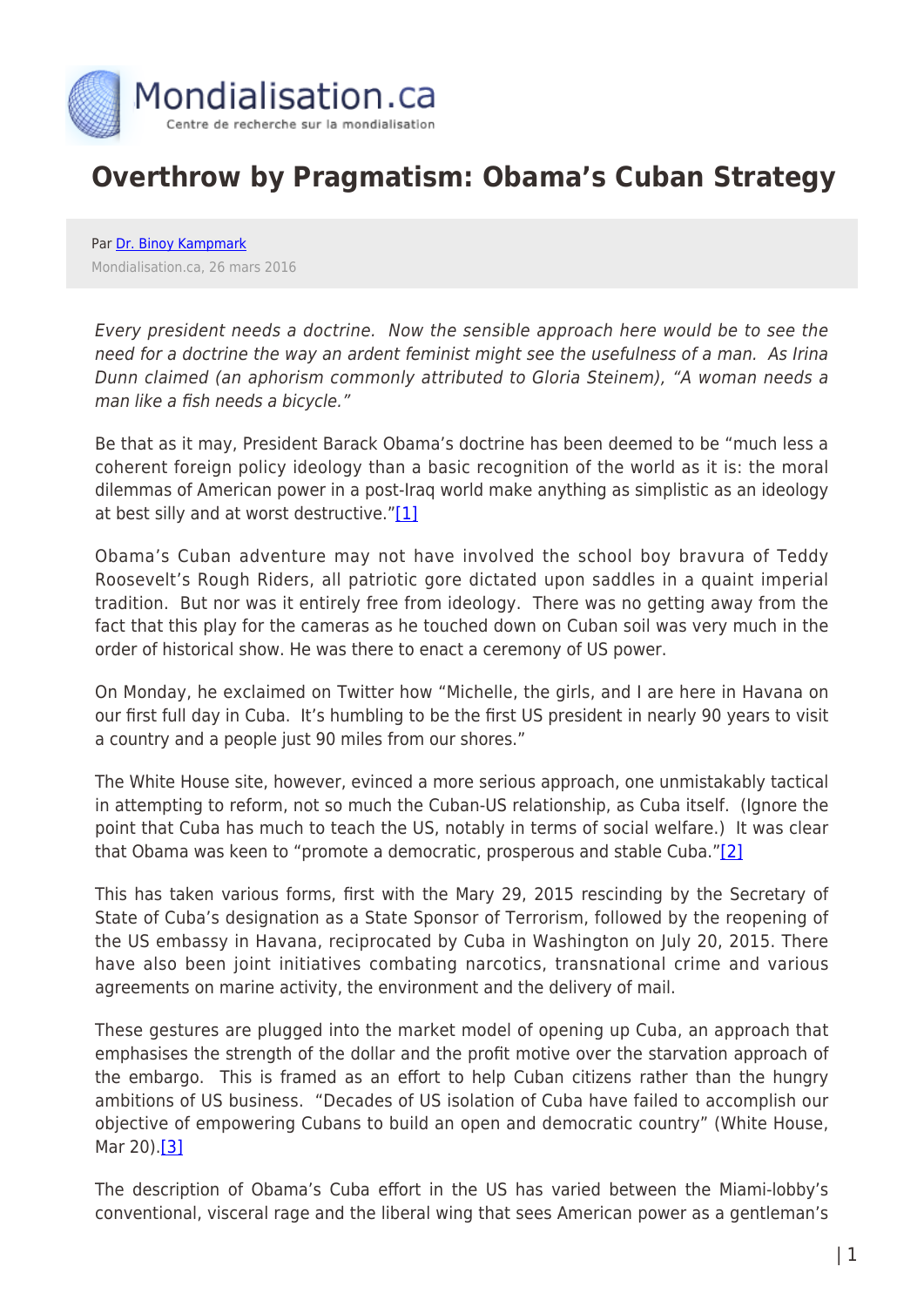code of conduct in action, to be exercised responsibly to influence history. "Through a series of tiny gestures," wrote Stephen Marche in Esquire, "Obama achieved what 50 years of American resistance to Cuba was not able to." For Marche, Obama was truly a "masterful performer" on "the world stage," with the "press conference with Raul Castro" being in of itself "a masterpiece".

The views from the conservative Commentary Magazine, however, emphasise the "egofuelled venture to the island prison nation," with Obama doing his bit to legitimise "the world's holdout Marxist regimes." $[4]$  Noah Rothman, almost charmingly anachronistic, was still attempting to identify the tricks of the trade Havana might deploy against the US government. (What, asked Rothman, of the mysterious case of a Hellfire missile delivered to Havana from Europe, one duly surrendered to the US ahead of the visit?)

If the outcome of this US-Cuban rapprochement is a pale admission to the limits of US power, then sceptics of the global imperial project will have much to take away from it. But this concession to reality will eventually see Washington's business interests reassert themselves in traditional territory, and with traditional mercenary zeal. Those grateful for Obama's tactics here see a way of ambushing the communist regime and providing fodder for its overthrow.

Pragmatism, in other words, can be a state's most poisonous asset, deployed under the guise of realistic worth. It was for such reasons that, in the words of Mexico's former secretary of foreign affairs Jorge G. Castañeda, Obama, "perhaps even somewhat cynically – decided to abandon trying to compel Cuba's leaders to change their political system.["\[5\]E](https://us-mg5.mail.yahoo.com/neo/launch?.rand=04qlduk5jkcm2#_ftn5)ngagement without revolutionary punch.

The sceptics argue that US investment and spending is not likely to lead to the flowering of a thousand flowers of democratic sentiment. There was, asked Rothman, no satisfactory reason "why similar investment over the decades from Canada and Western Europe has not had that effect." The obvious answer to this is that such investment was minute given the state of the continued US embargo. Pity the dissidents, who find themselves caught up in all of this.

Far from constituting anything supportive of the Castro regime, this neo-Open Door policy is an attempt to strangle by means of a velvet glove. "It does not serve America's interests, or the Cuban people, to try to push Cuba towards collapse" (White House, Mar 20).

Presidential doctrines continue to be silly things, but if Obama's is based on a thought through pragmatism when it comes to such regimes as that of Cuba – tolerance for the sake of change over time – it is hardly different from those adopted by previous US administrations. The stance is merely clearer, a clarity of position that will become more obscured with the next president. The very essence of hegemony, it seems, is intervention, by overt force, or stealth.

Dr. Binoy Kampmark was a Commonwealth Scholar at Selwyn College, Cambridge. He lectures at RMIT University, Melbourne. Email: [bkampmark@gmail.com](mailto:bkampmark@gmail.com)

**Notes** 

[\[1\]](https://us-mg5.mail.yahoo.com/neo/launch?.rand=04qlduk5jkcm2#_ftnref1) <http://www.esquire.com/news-politics/news/a43271/why-did-obama-go-to-cuba/>

[\[2\]](https://us-mg5.mail.yahoo.com/neo/launch?.rand=04qlduk5jkcm2#_ftnref2) <https://www.whitehouse.gov/issues/foreign-policy/cuba>